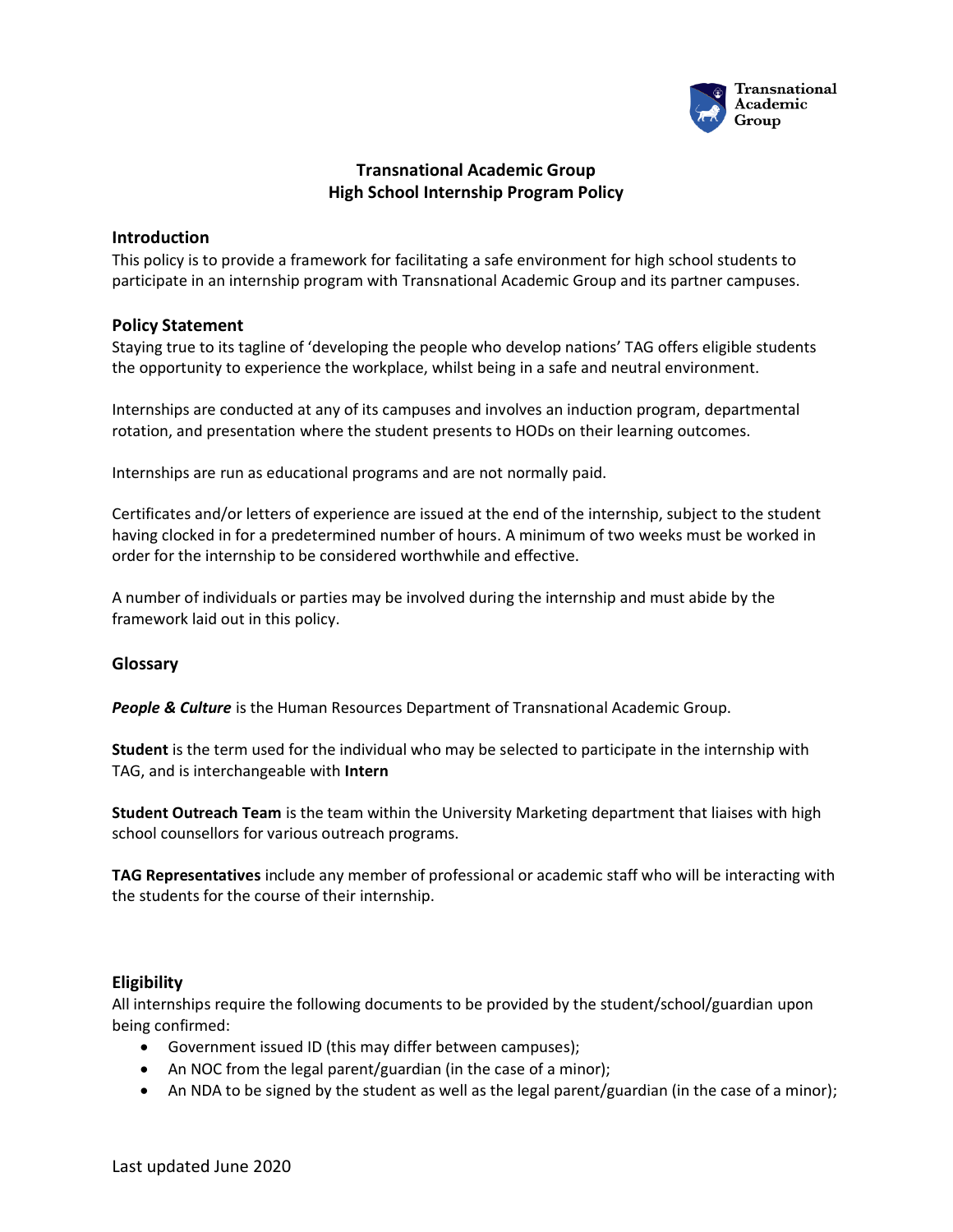

- Government issued ID of the legal parent/guardian
- Declaration of any medical conditions that are relevant and/or may need to be addressed whilst they are participating in the internship.

### **Data Collection & Privacy**

Any sensitive personal data of the student that is collected during the time of engaging in an internship will be maintained with the utmost confidentiality, and will only be released to a third party if TAG is under a duty to disclose or share said personal data in order to comply with any legal obligation.

### **General Procedure and Responsibility for Implementation**

TAG's Student Outreach and *People & Culture* teams are responsible for the recruitment and onboarding of student interns. The process is as follows:

- The Student Outreach team liaises with high school counsellors and/or external parties to coordinate the selection process;
- Upon confirmation, *People and Culture* liaise with the counsellor and/or external party to collect the necessary documents from the student;
- Following the successful presentation of documents, interns are invited for an orientation, or 'onboarding program' which is facilitated by both teams;
- Interns will then be introduced to their Head of Department and Line Manager, whom they must interact with in a professional manner;
- During the course of their internship, should any matters arise they may report the issue to their Line Manager, or *People & Culture*. Upon being reported, the issue will be investigated immediately with the intent to come to a resolution.

### **Internship Program Format**

The internship program is laid out to provide an educational experience for the student, whilst serving the needs of the department they're placed in. The following is a sample format of the internship:

- Onboarding: explanation of house rules, code of conduct, work hours and policies and procedures of the organization. This will be followed by a tour of the campus and brief introduction to HODs and teams.
- Training: A session will be held with the intern on the departmental functions, and their role during their internship, along with expectations and assignments.
- Networking: Interns may be invited to participate in Student Life activities, to get a glimpse of University life.
- Soft Skills workshops: Interns may be exposed to sessions from the University Career Centre on topics such as Personal Branding, CV Writing, Building your Linkedin page, etc.
- Mentorship sessions: Interns will have an opportunity to meet with the Campus CEO, Provost / PVC, and Heads of School for mentorship.
- Concluding presentations: Interns present their tasks and completed assignments to the HOD and a panel of individuals for feedback.
- Farewell event: A small ceremony may be held where the Campus CEO or Provost / PVC will present the work experience letter to the student.